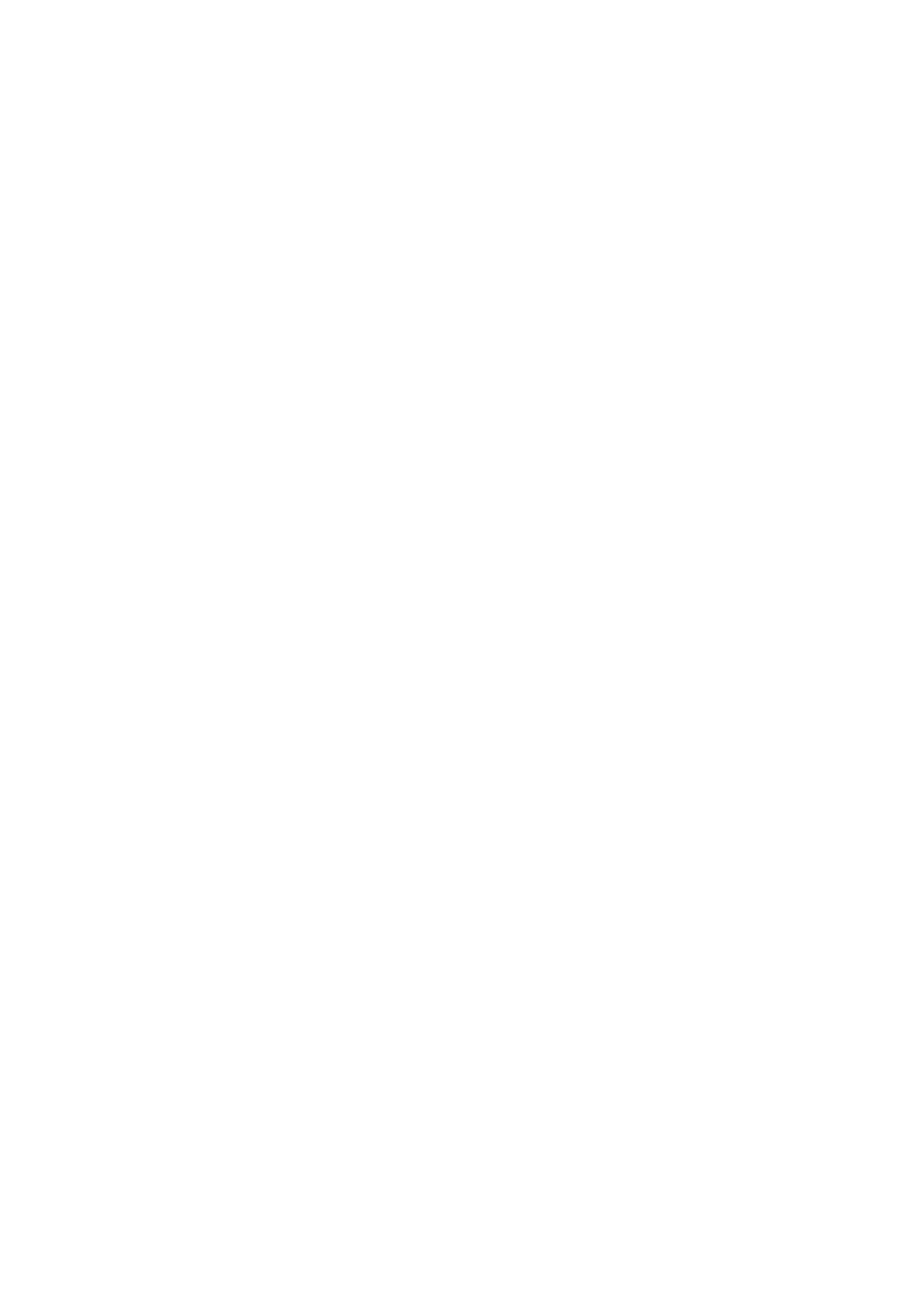# **Introduction**

## **The Public Interest Advocacy Centre**

The Public Interest Advocacy Centre (PIAC) is an independent, non-profit law and policy organisation that works for a fair, just and democratic society, empowering citizens, consumers and communities by taking strategic action on public interest issues.

PIAC identifies public interest issues and, where possible and appropriate, works co-operatively with other organisations to advocate for individuals and groups affected. PIAC seeks to:

- expose and redress unjust or unsafe practices, deficient laws or policies;
- promote accountable, transparent and responsive government;
- encourage, influence and inform public debate on issues affecting legal and democratic rights;
- promote the development of law that reflects the public interest;
- develop and assist community organisations with a public interest focus to pursue the interests of the communities they represent;
- develop models to respond to unmet legal need; and
- maintain an effective and sustainable organisation.

Established in July 1982 as an initiative of the (then) Law Foundation of New South Wales, with support from the NSW Legal Aid Commission, PIAC was the first, and remains the only broadly based public interest legal centre in Australia. Financial support for PIAC comes primarily from the NSW Public Purpose Fund and the Commonwealth and State Community Legal Services Program. PIAC also receives funding from NSW Trade and Investment for its work on energy and water, and from Allens for its Indigenous Justice Program. PIAC also generates income from project and case grants, seminars, consultancy fees, donations and recovery of costs in legal actions.

# **Energy and Water Consumers' Advocacy Program**

The Energy + Water Consumers' Advocacy Program (EWCAP) represents the interests of lowincome and other residential consumers of electricity, gas and water in New South Wales. The aim of the program is to develop policy and advocate in the interests of low-income and other residential consumers in the NSW energy and water markets. PIAC receives policy input to the program from a community-based reference group whose members include:

- Council of Social Service of NSW (NCOSS);
- Combined Pensioners and Superannuants Association of NSW;
- Ethnic Communities Council of NSW:
- Salvation Army Eastern Australia Conference;
- St Vincent de Paul Society of NSW;
- Physical Disability Council NSW; and
- Tenants Union of NSW.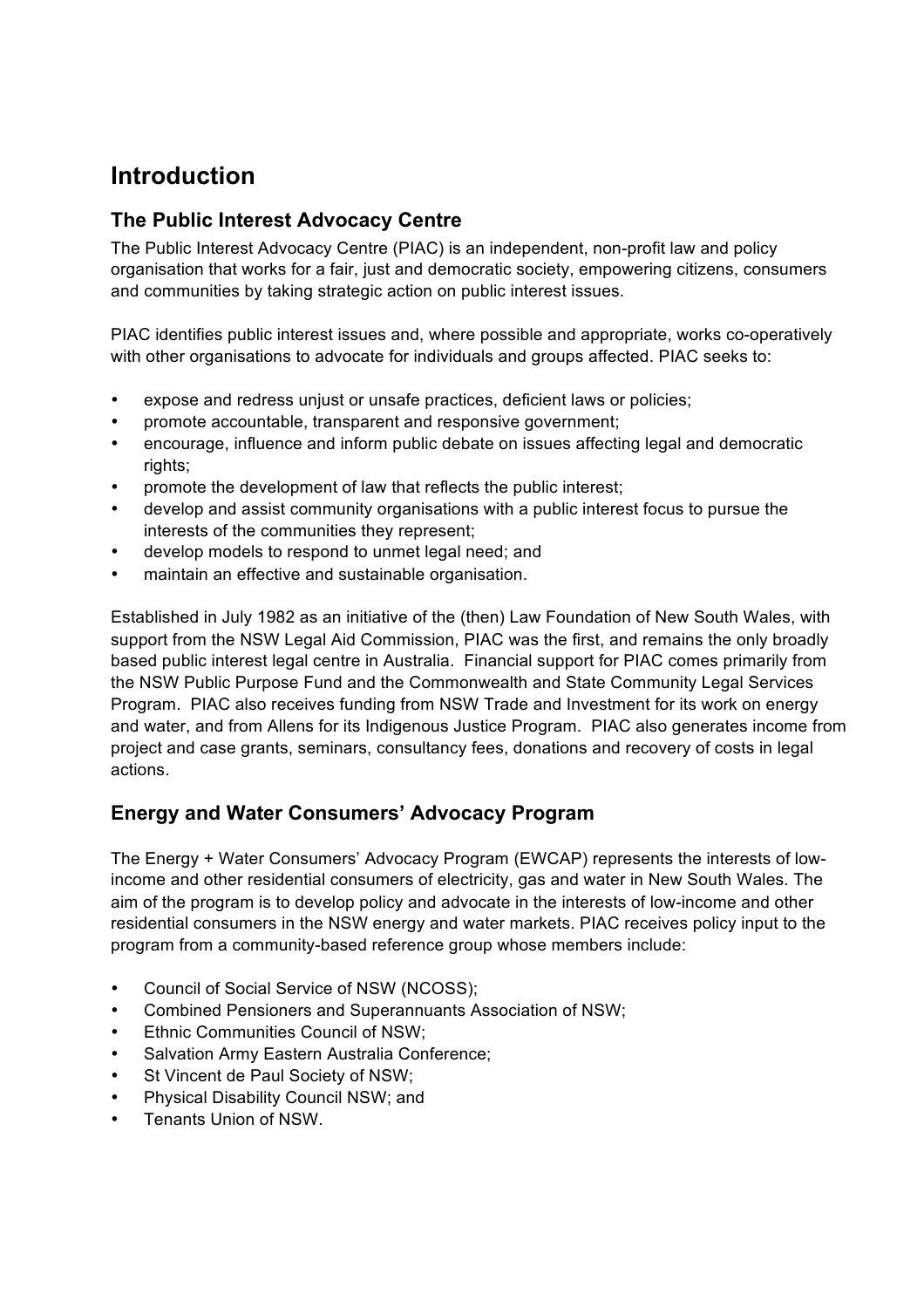# **Assessing the efficacy of the AEMC Draft Rule Determination – Meter Read and Billing Frequency**

PIAC welcomes the opportunity to comment on the Australian Energy Market Commission's (AEMC) Draft Rule Determination on the *National Electricity Amendment (Meter Read and Billing Frequency) Rule 2016*. The Draft Rule Determination is in response to Ergon Energy Queensland's (Ergon) rule change request, which sought to allow retailers to delay issuing a bill to customers on standard retail contracts until the Meter Data Provider (MDP) provides an actual meter read. PIAC believes that both frequency and accuracy of billing are key consumer protections against bill shock and financial hardship. PIAC therefore supports the Draft Determination as it strikes an appropriate balance between frequency and accuracy of billing where advanced metering is unavailable, and is a significant improvement on Ergon's original proposal.

# **The rule change**

Under Rule 24(1) of the *National Energy Retail Rules*, a retailer must issue bills to customers on standard retail contracts at least once every three months, which on average equates to 92 days. Contrary to this strict obligation, the relevant Australian Energy Market Operator procedures impose a lesser obligation on MDPs, requiring them to use 'reasonable endeavours' to ensure that meter data is collected at least once every 3 months (for electricity<sup>1</sup>) or every 91 days (for gas<sup>2</sup>), plus or minus two business days. Ergon argued that this misalignment in obligations provides incongruent timeframes for retailers and MDPs, and encourages retailers to issue estimated bills because they often do not receive actual meter read data in time to issue a bill every three months in line with Rule 24(1). Ergon submitted that the number of small customers receiving bills based on actual meter data increased from approximately 80% to 99% when the billing timeframe increased to 100 days.<sup>3</sup> On this basis, Ergon proposed to amend Rule 24(1) to require retailers to use 'best endeavours' to issue bills to a small customer at least once every three months. In response to Ergon's rule change request, the AEMC proposed to amend Rule 24(1) to strictly require retailers to issue bills to customers on standard retail contracts at least once every 100 days, which prolongs the quarterly billing timeframe by up to eight days.

# **Impact on consumers**

Estimated bills can cause confusion and lead to customer hardship where usage has been significantly under or over-estimated, resulting in back-bills or customers being required to pay for energy they did not use. In 2014/15 EWON received 1,824 complaints about estimated bills and 1,597 complaints about back-billing out of a total 17,924 billing complaints.<sup>4</sup> In comparison, in 2013/14 EWON received 1,757 estimated billing complaints and 1,916 back-billing complaints out of a total 20,843 billing complaints.<sup>5</sup> While the annual reports do not specify how many of these estimated billing complaints relate to gas or electricity, or to delays in the provision of meter data as opposed to unavoidable situations such as lack of meter access or locked gates, EWON's statistics indicate that customers increasingly reported estimated billing as an issue at a time

<sup>&</sup>lt;sup>1</sup> AEMO Service Level Procedures 6.4.1(c) and 6.4.1(e). <sup>2</sup> AEMO Retail Market Procedures (NSW and ACT) 3.1.5(d).  $^3$  AEMC Draft Rule Determination, p.26.  $^4$  EWON Annual Report 2013/14, p.26.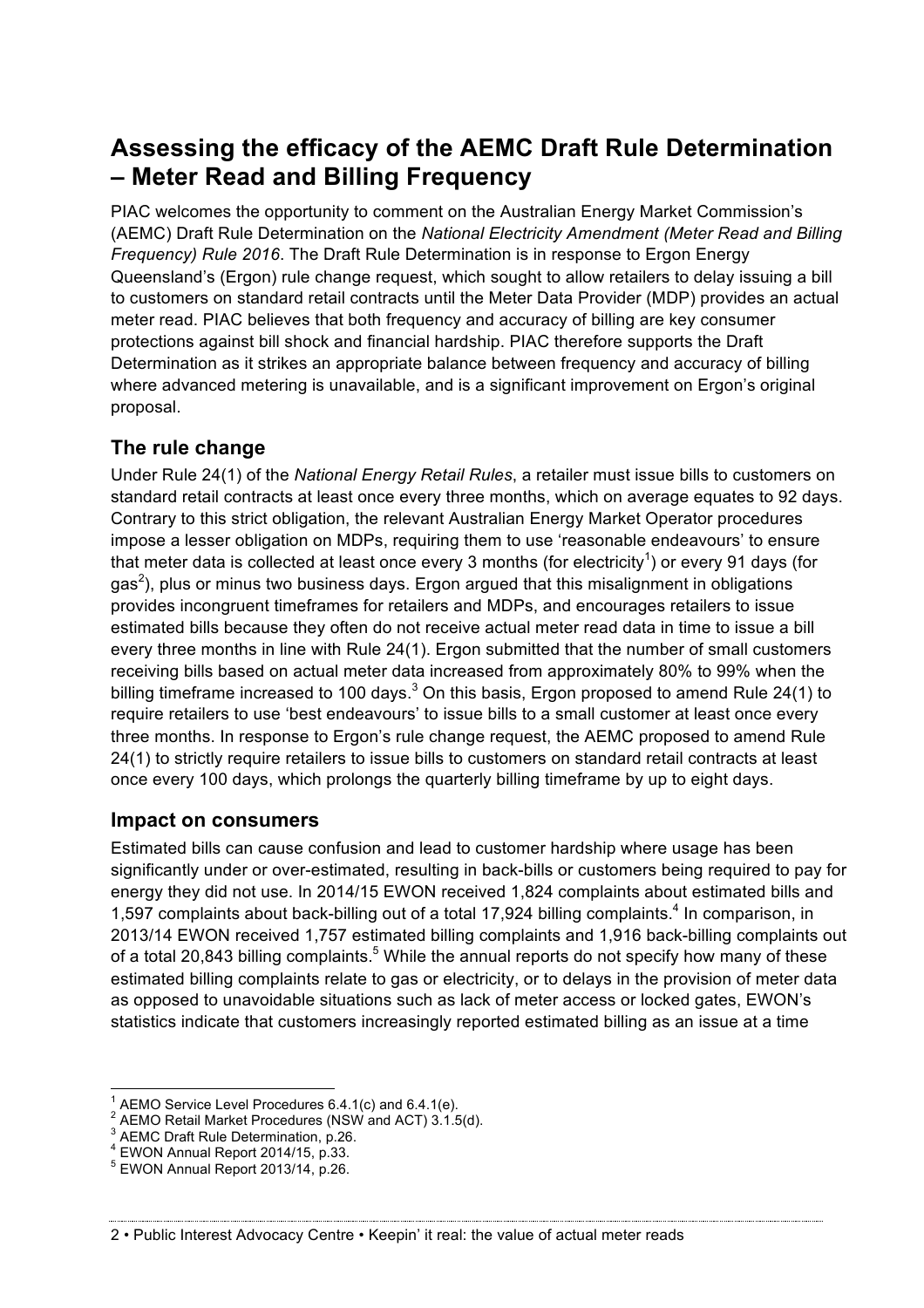when overall billing complaints decreased. This indicates that estimated billing is a consistent driver of Ombudsman complaints in NSW and is unlikely to be an issue isolated to Queensland.

PIAC understands that, in a context without the remote reading benefits advanced metering provides, the issue raised in the Draft Determination is fundamentally a balancing act between the frequency and accuracy of bills. PIAC agrees with the AEMC that Ergon's proposal is not in the long-term interest of consumers and does not meet the consumer protection test. Even if the billing cycle was to be capped at four months (as Ergon suggested) and consumers would benefit from accurate billing, adopting Ergon's proposal would be a step backwards from the current level of consumer protection in Rule 24(1) as consumers would likely receive larger and less frequent bills. This will likely adversely impact low-income households the most, as they are least likely to have the financial capacity to budget for larger and less frequent bills.

While a delayed bill of up to eight days could impact on consumers unfavourably, PIAC believes that, on balance, the Draft Determination delivers clear and tangible benefits for consumers that outweigh potential detriment. Barring meter access and bad weather issues, consumers will receive bills based on their actual energy usage instead of estimated usage. PIAC anticipates that the Draft Determination will protect consumers from unnecessary estimated bills, subsequent back-bills and customer confusion around receiving multiple bills, resulting in higher consumer confidence in retailer billing practices. Although quarterly billing in arrears is not an effective billing model to assist with budgeting, bills based on actual meter data will nonetheless provide some level of certainty for budgeting. Therefore, PIAC believes that the Draft Determination appropriately limits the potential detriment that consumers would otherwise experience under Ergon's proposal while delivering the benefits of billing based on actual meter data.

Although the Draft Determination reasonably provides a more flexible billing timeframe for retailers, PIAC notes that the AEMC does not expect that the billing timeframe will default to 100 days. PIAC agrees that this is unlikely to occur as retailers have a strong financial incentive to issue bills as soon as actual meter data becomes available. PIAC believes that, as a guiding principle, it would be industry best practice and in the best interest of consumers for retailers to minimise any delay in issuing a bill once actual meter data is available. A bill should only be delayed past the regular quarterly billing cycle if actual meter data is unavailable. This is because quarterly billing in arrears is an archaic billing practice that can result in unexpectedly high bills, and longer billing delays are likely to place low-income households at further risk of hardship. It allows customers to accumulate significant arrears, and the lack of timely information prevents consumers from budgeting effectively as well as actively monitoring and adjusting their usage.

### **Customers on market retail contracts**

PIAC is concerned that customers on market contracts who are billed quarterly will not benefit from the consumer protections in the Draft Determination. As Rule 24 is confined to customers on standard retail contracts, the Draft Determination will impact on a small but not insignificant number of customers. In NSW 28.31% of 3,325,055 electricity customers and 21.36% of 1,282,256 gas customers were still on standard contracts as at 31 December 2015.<sup>6</sup> It is important to consider that as long as customers remain on manually read meters, estimated billing will continue to be an issue that affects market contract customers as much as it affects

Public Interest Advocacy Centre • Keepin' it real: the value of actual meter reads • 3

 $6$  AER Retail Statistics obtained from http://www.aer.gov.au. These figures include residential and small business customers.